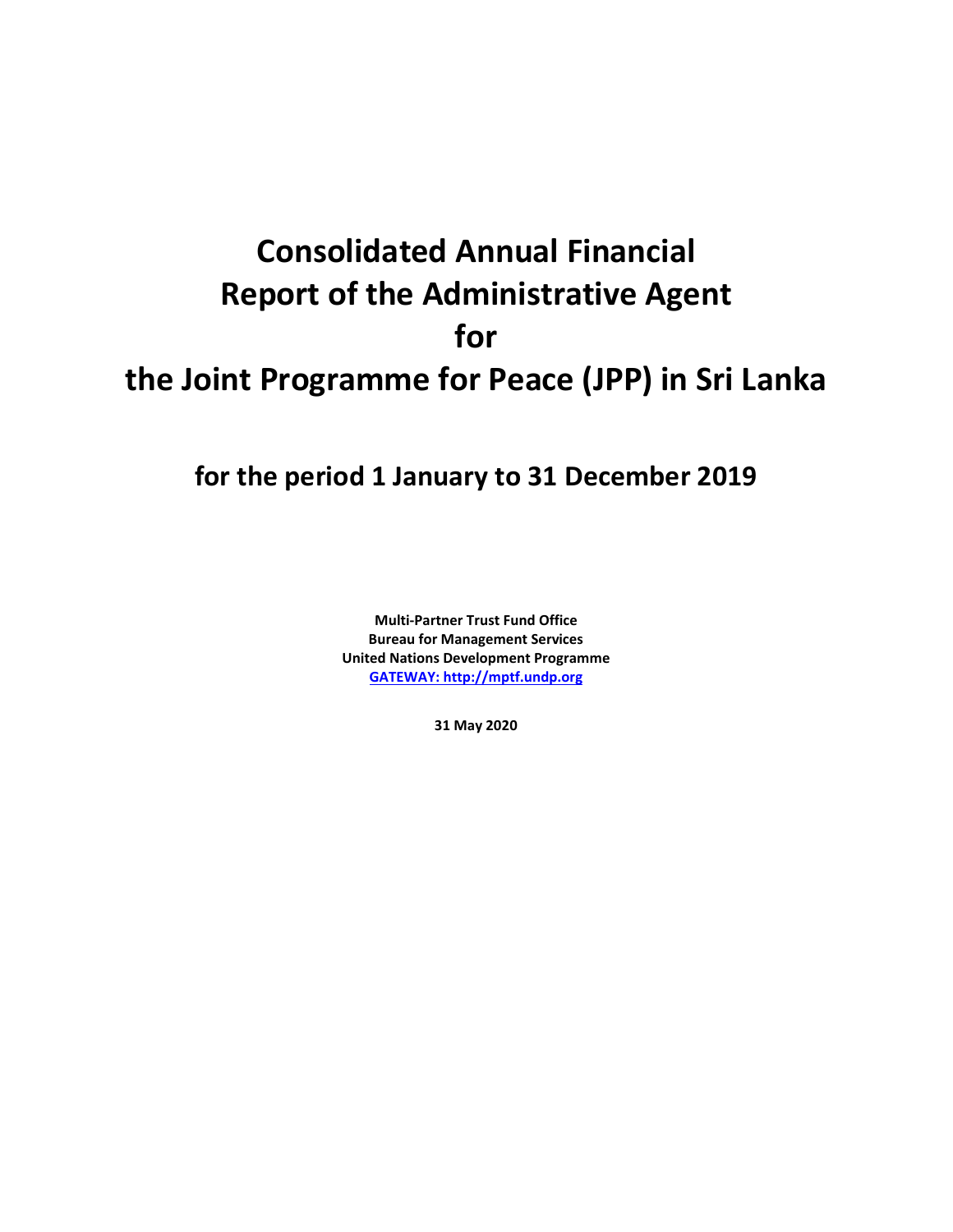#### **PARTICIPATING ORGANIZATIONS CONTRIBUTORS**



International Organization for Migration



United Nations Development Programme





AUSTRALIA





United Nations Office for Project Services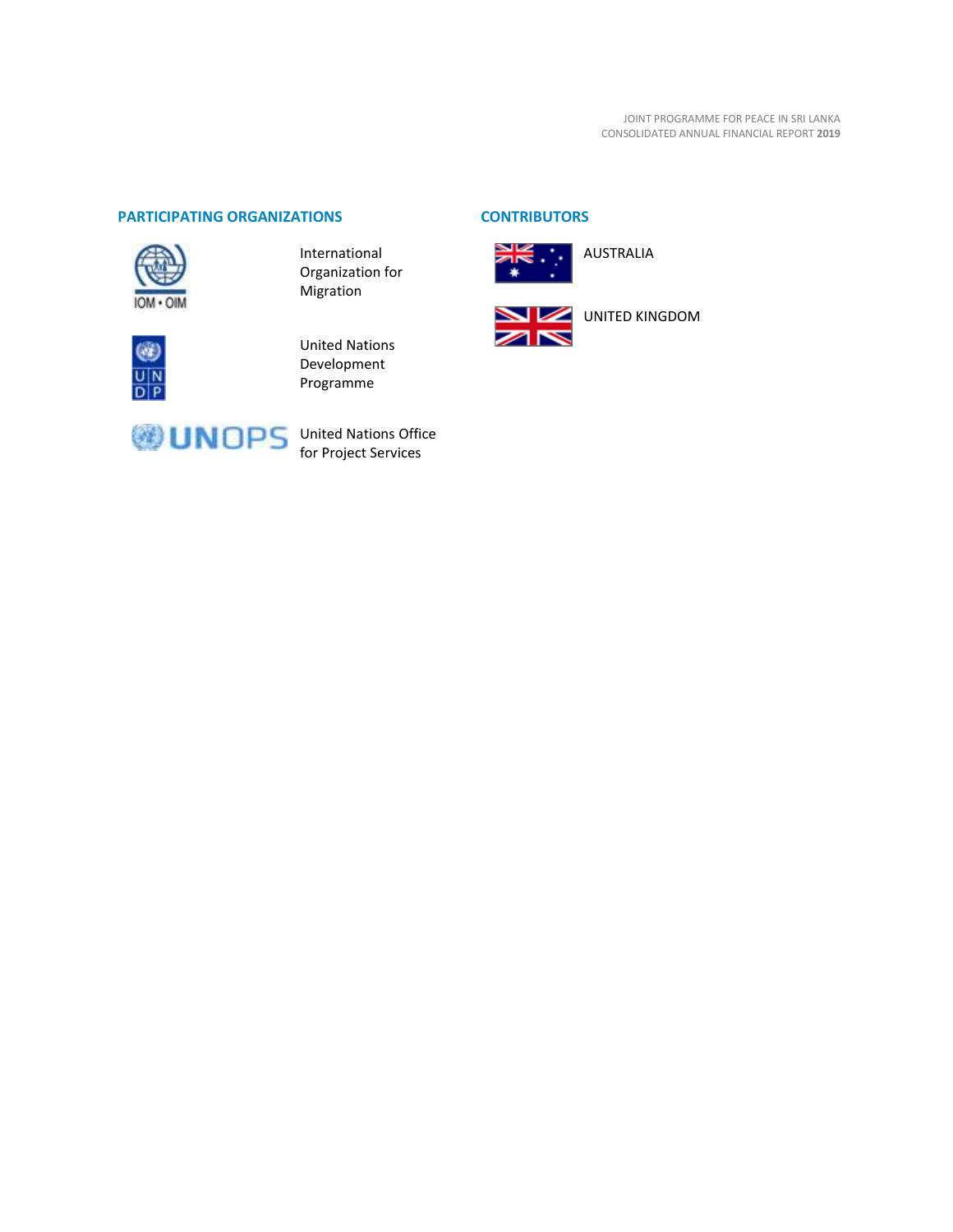#### **DEFINITIONS**

#### **Allocation**

Amount approved by the Steering Committee for a project/programme.

#### **Approved Project/Programme**

A project/programme including budget, etc., that is approved by the Steering Committee for fund allocation purposes.

#### **Contributor Commitment**

Amount(s) committed by a donor to a Fund in a signed Standard Administrative Arrangement with the UNDP Multi-Partner Trust Fund Office (MPTF Office), in its capacity as the Administrative Agent. A commitment may be paid or pending payment.

#### **Contributor Deposit**

Cash deposit received by the MPTF Office for the Fund from a contributor in accordance with a signed Standard Administrative Arrangement.

#### **Delivery Rate**

The percentage of funds that have been utilized, calculated by comparing expenditures reported by a Participating Organization against the 'net funded amount'.

#### **Indirect Support Costs**

A general cost that cannot be directly related to any particular programme or activity of the Participating Organizations. UNDG policy establishes a fixed indirect cost rate of 7% of programmable costs.

#### **Net Funded Amount**

Amount transferred to a Participating Organization less any refunds transferred back to the MPTF Office by a Participating Organization.

#### **Participating Organization**

A UN Organization or other inter-governmental Organization that is an implementing partner in a Fund, as represented by signing a Memorandum of Understanding (MOU) with the MPTF Office for a particular Fund.

#### **Project Expenditure**

The sum of expenses and/or expenditure reported by all Participating Organizations for a Fund irrespective of which basis of accounting each Participating Organization follows for donor reporting.

#### **Project Financial Closure**

A project or programme is considered financially closed when all financial obligations of an operationally completed project or programme have been settled, and no further financial charges may be incurred.

#### **Project Operational Closure**

A project or programme is considered operationally closed when all programmatic activities for which Participating Organization(s) received funding have been completed.

#### **Project Start Date**

Date of transfer of first instalment from the MPTF Office to the Participating Organization.

#### **Total Approved Budget**

This represents the cumulative amount of allocations approved by the Steering Committee.

#### **US Dollar Amount**

The financial data in the report is recorded in US Dollars and due to rounding off of numbers, the totals may not add up.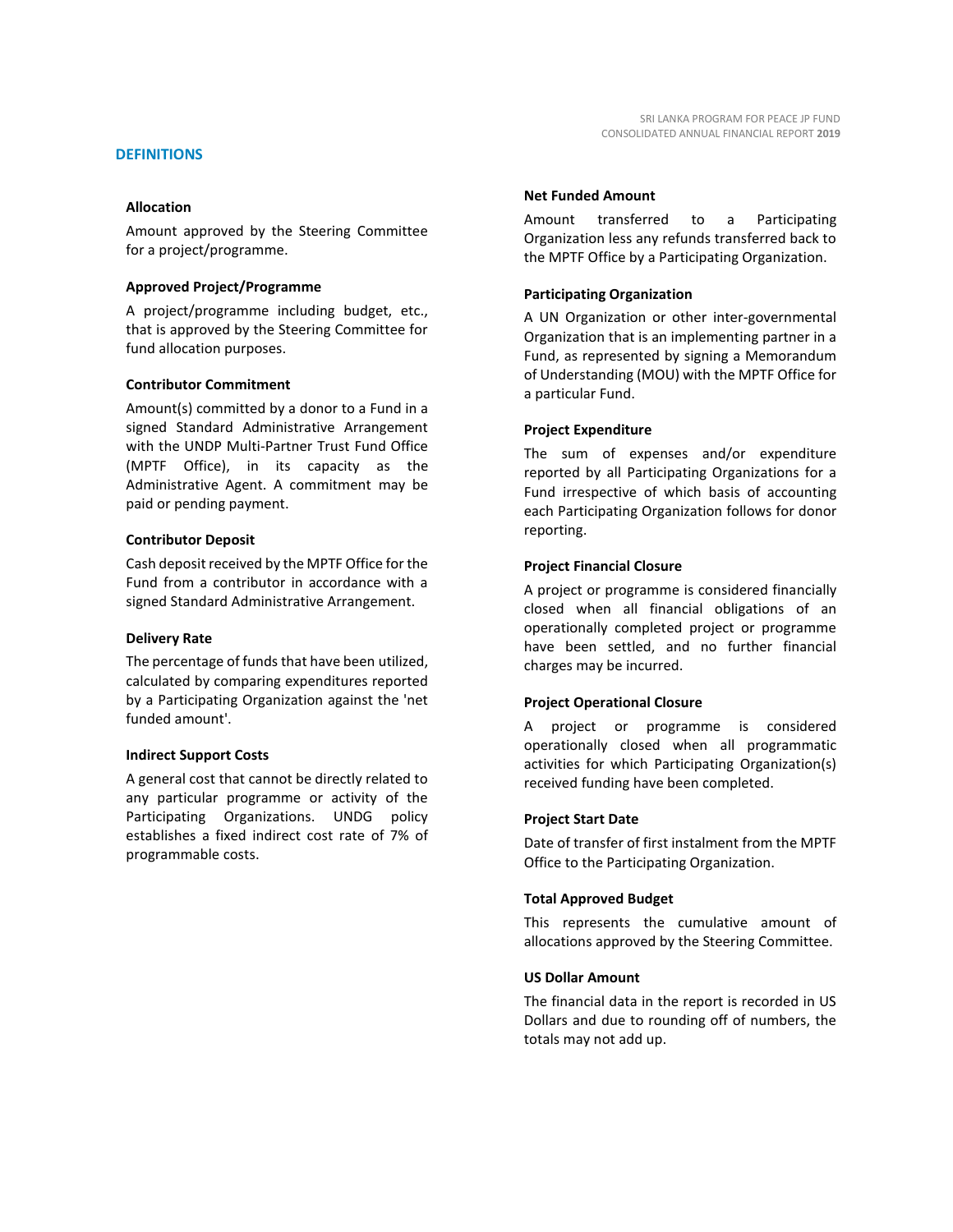#### **INTRODUCTION**

This Consolidated Annual Financial Report of the **Joint Programme for Peace (JPP) in Sri Lanka** is prepared by the United Nations Development Programme (UNDP) Multi-Partner Trust Fund Office (MPTF Office) in fulfillment of its obligations as Administrative Agent, as per the Joint Programme Document, the Memorandum of Understanding (MOU) signed between the UNDP MPTF Office and the Participating Organizations, and the Standard Administrative Arrangement (SAA) signed with contributors.

The MPTF Office, as Administrative Agent, is responsible for concluding an MOU with Participating Organizations and SAAs with contributors. It receives, administers and

manages contributions, and disburses these funds to the Participating Organizations. The Administrative Agent prepares and submits annual consolidated financial reports, as well as regular financial statements, for transmission to contributors.

This consolidated financial report covers the period 1 January to 31 December **2019** and provides financial data on progress made in the implementation of projects of the **Joint Programme for Peace (JPP) in Sri Lanka**. It is posted on the MPTF Office GATEWAY [\(http://mptf.undp.org/factsheet/fund/LKP00\)](http://mptf.undp.org/factsheet/fund/LKP00).

The financial data in the report is recorded in US Dollars and due to rounding off of numbers, the totals may not add up.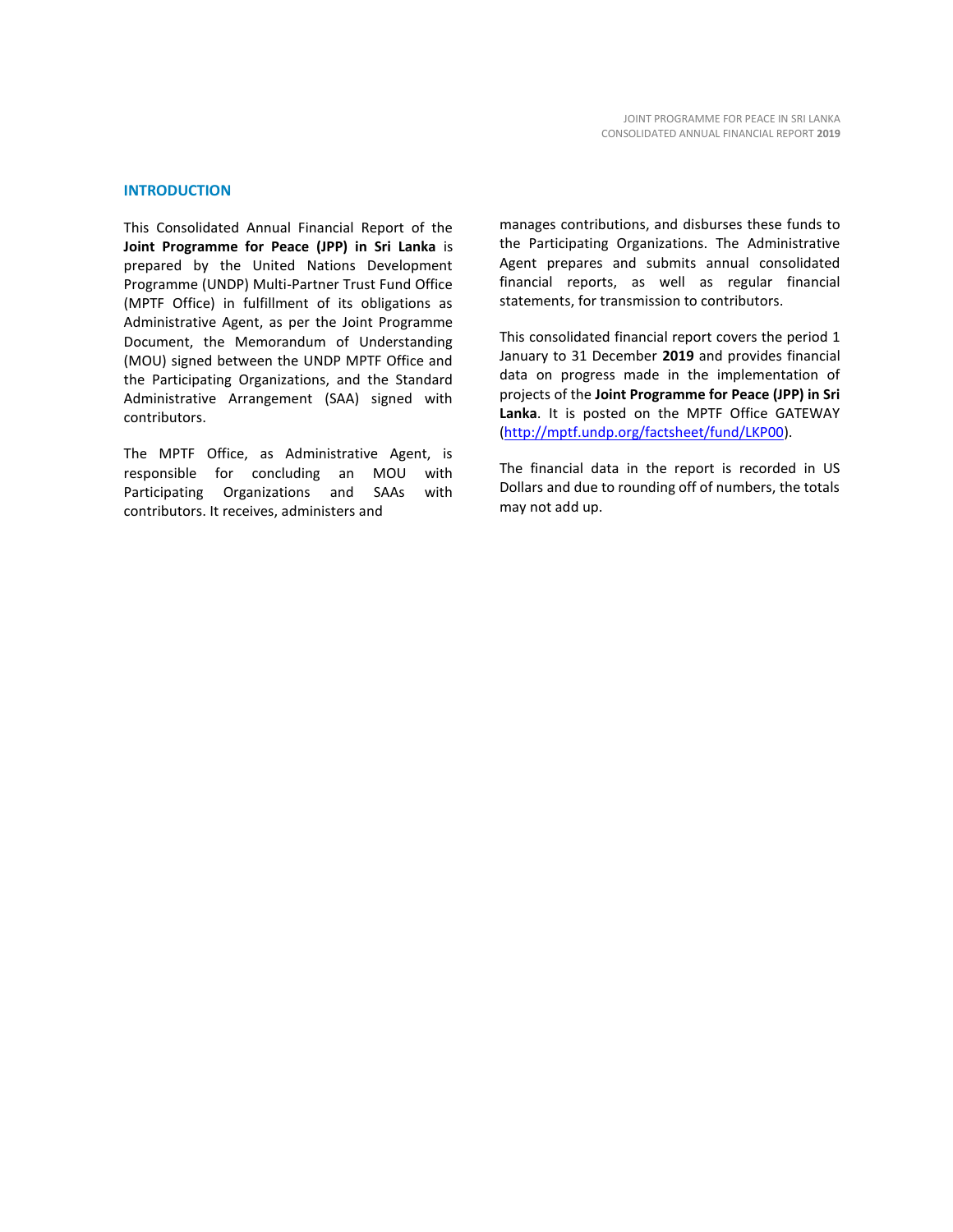#### **2019 FINANCIAL PERFORMANCE**

This chapter presents financial data and analysis of the **Joint Programme for Peace (JPP) in Sri Lanka** using the pass-through funding modality as of 31 December **2019**. Financial information for this Fund is also available on the MPTF Office GATEWAY, at the following and a control of the control of the analysis and a control of the analysis and a control of the analysis and the set of the analysis of the analysis and the set of the set of the set of the set of the set of the [http://mptf.undp.org/factsheet/fund/LKP00.](http://mptf.undp.org/factsheet/fund/LKP00) 

#### **1. SOURCES AND USES OF FUNDS**

As of 31 December **2019**, **2** contributors deposited US\$ **2,071,518** in contributions and US\$ **6,744** was earned in interest.

The cumulative source of funds was US\$ **2,078,262.**

Of this amount, US\$ **466,878** has been net funded to **3** Participating Organizations, of which US\$ **37,041** has been reported as expenditure. The Administrative Agent fee has been charged at the approved rate of 1% on deposits and amounts to US\$ **20,715**. Table 1 provides an overview of the overall sources, uses, and balance of the **Joint Programme for Peace (JPP) in Sri Lanka** as of 31 December 2019.

### **Annual 2019 Cumulative Sources of Funds** Contributions from donors 2,071,518 2,071,518 Fund Earned Interest and Investment Income 6,744 6,744 6,744 6,744 6,744 6,744 6,744 6,744 6,744 6,744 6,744 6,744 6,744 6,744 6,744 6,744 6,744 6,744 6,744 6,744 6,744 6,744 6,744 6,744 6,744 6,744 6,744 6,744 6,744 6,744 Interest Income received from Participating Organizations Refunds by Administrative Agent to Contributors Fund balance transferred to another MDTF Other Income - - **Total: Sources of Funds 2,078,262 2,078,262 Use of Funds** Transfers to Participating Organizations 466,878 466,878 466,878 466,878 466,878 466,878 466,878 466,878 466,878 Refunds received from Participating Organizations **Net Funded Amount 466,878 466,878** Administrative Agent Fees 20,715 20,715 20,715 20,715 20,715 20,715 20,715 20,715 20,715 20,715 20,715 20,715 Direct Costs: (Steering Committee, Secretariat...etc.) Bank Charges 8 8 Other Expenditures **Total: Uses of Funds 487,601 487,601 Change in Fund cash balance with Administrative Agent 1,590,662 1,590,662** Opening Fund balance (1 January)

**Closing Fund balance (31 December) 1,590,662 1,590,662** Net Funded Amount (Includes Direct Cost) 466,878 466,878 Participating Organizations' Expenditure (Includes Direct Cost) 37,041 37,041 37,041 **Balance of Funds with Participating Organizations 429,837**

#### **Table 1. Financial Overview, as of 31 December 2019 (in US Dollars)**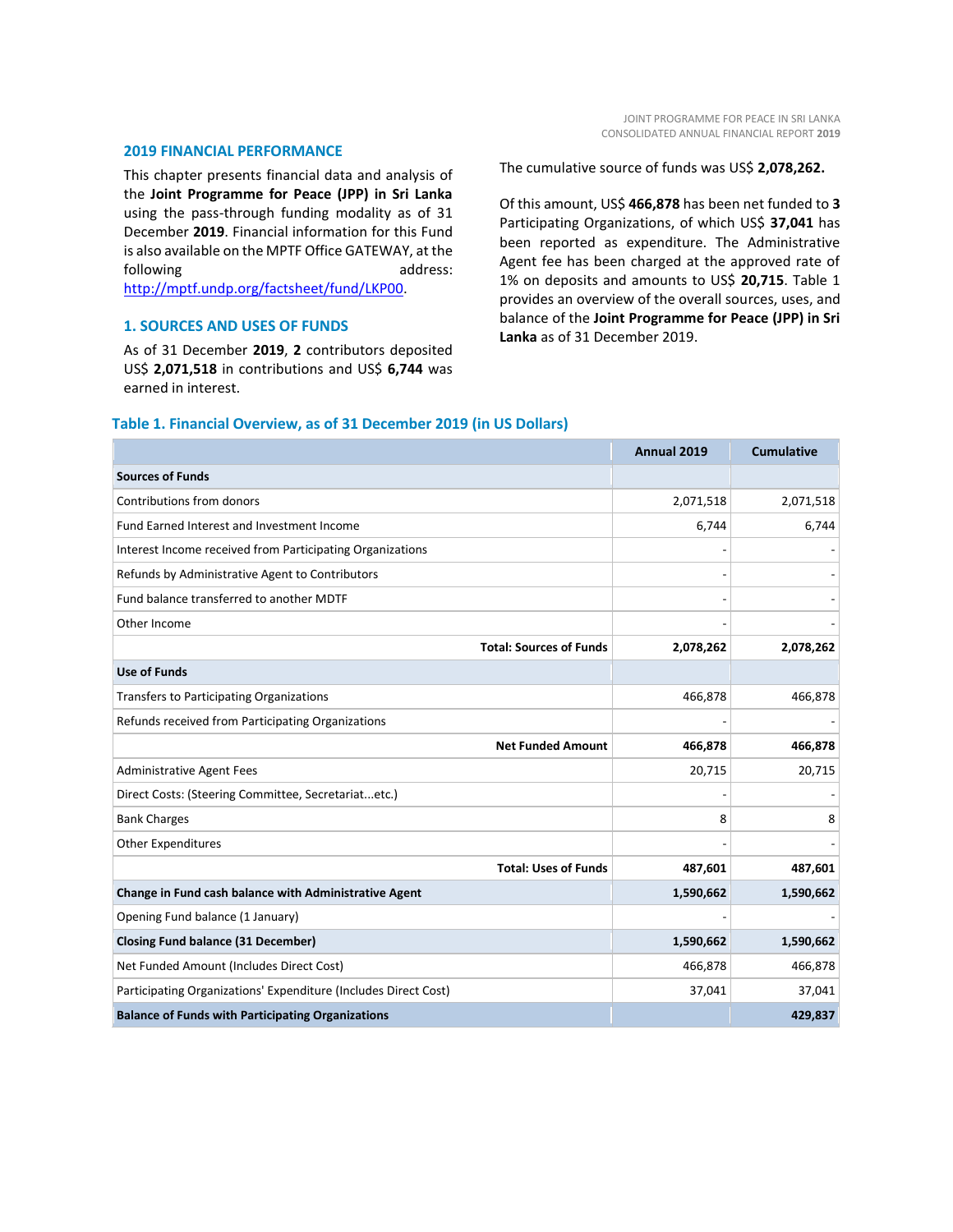#### **2. PARTNER CONTRIBUTIONS**

Table 2 provides information on cumulative contributions received from all contributors to this Fund as of 31 December **2019**.

For the reporting period, the **Joint Programme for Peace (JPP) in Sri Lanka** was financed by **2** contributors, as listed in the table below.

The table below includes commitments made up to 31 December **2019** through signed Standard Administrative Agreements, and deposits made through **2019**. It does not include commitments or deposits that were made to the fund beyond **2019**.

The deposit of Australia was received on 30 April 2019 and the Deposit of United Kingdom was received on 17 December 2019 (the details can be found in the MPTF Office GATEWAY).

#### **Table 2. Contributors' Commitments and Deposits, as of 31 December 2019 (in US Dollars)**

| <b>Contributors</b> | <b>Total Commitments</b> | <b>Current Year</b><br>Jan-Dec-2019 Deposits | <b>Total Deposits</b> |
|---------------------|--------------------------|----------------------------------------------|-----------------------|
| <b>AUSTRALIA</b>    | 472,216                  | 472,216                                      | 472,216               |
| UNITED KINGDOM      | 1,599,302                | 1,599,302                                    | 1,599,302             |
| <b>Grand Total</b>  | 2,071,518                | 2,071,518                                    | 2,071,518             |

#### **3. INTEREST EARNED**

Interest income is earned in two ways: 1) on the balance of funds held by the Administrative Agent (Fund earned interest), and 2) on the balance of funds held by the Participating Organizations (Agency earned interest) where their Financial Regulations and Rules allow return of interest to the AA.

As of 31 December **2019**, Fund earned interest amounts to US\$ **6,744**.

Details are provided in the table below.

#### **Table 3. Sources of Interest and Investment Income, as of 31 December 2019 (in US Dollars)**

| <b>Interest Earned</b>                     | <b>Current Year</b><br>Jan-Dec-2019 | <b>Total</b> |
|--------------------------------------------|-------------------------------------|--------------|
| <b>Administrative Agent</b>                |                                     |              |
| Fund Earned Interest and Investment Income | 6,744                               | 6,744        |
| <b>Total: Fund Earned Interest</b>         | 6,744                               | 6,744        |
| <b>Participating Organization</b>          |                                     |              |
| <b>Total: Agency earned interest</b>       |                                     |              |
| <b>Grand Total</b>                         | 6,744                               | 6,744        |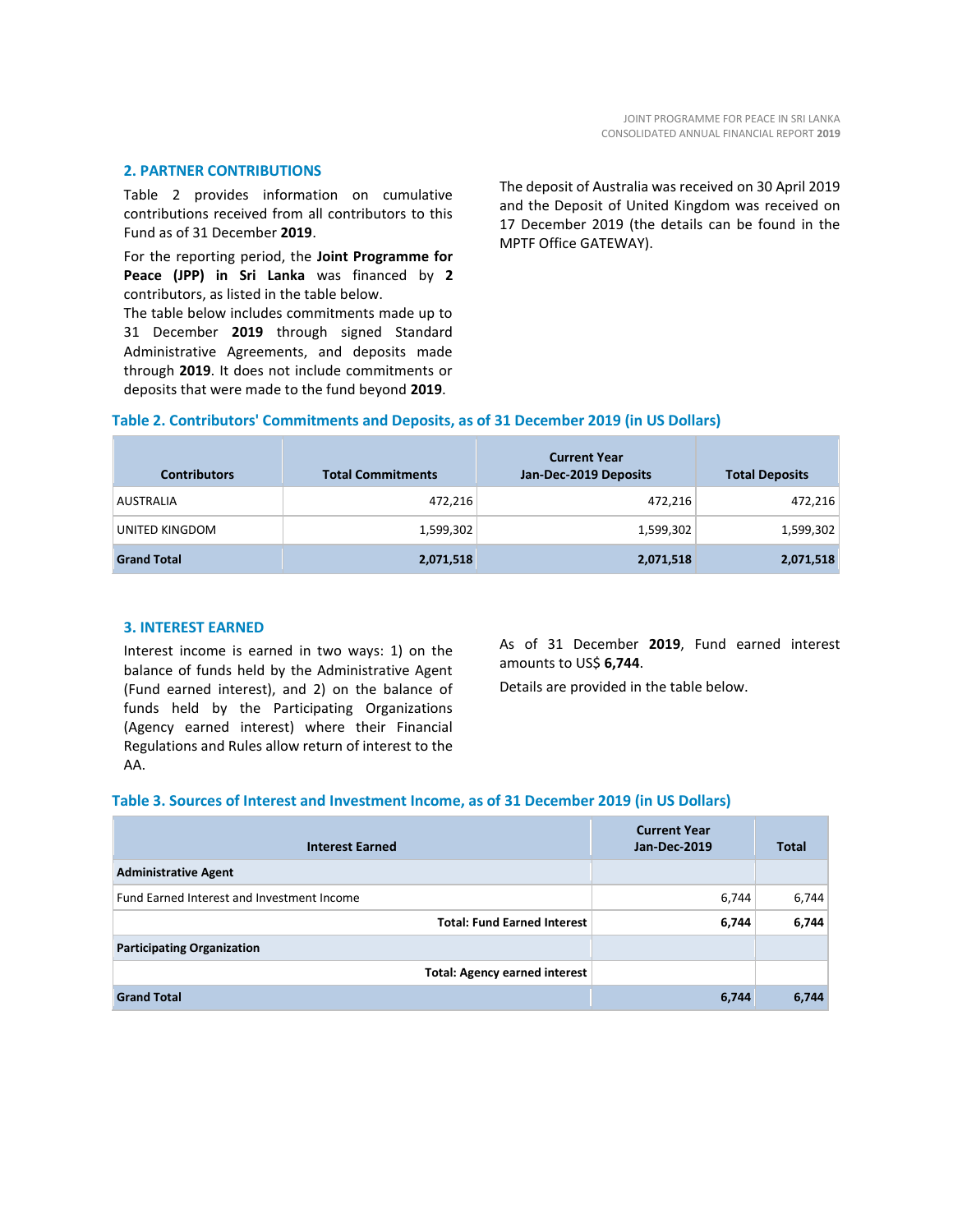#### **4. TRANSFER OF FUNDS**

Allocations to Participating Organizations are approved by the Steering Committee and disbursed by the Administrative Agent. As of 31 December **2019**, the AA has transferred US\$ **466,878** to **2** Participating Organizations (see list below).

The transfer to IOM was made in 12 November 2020 and the transfer to UNOPS on 20 November 2020 (the details can be found in the MPTF Office GATEWAY). .

#### **Table 4. Transfer, Refund, and Net Funded Amount by Participating Organization, as of 31 December 2019 (in US Dollars)**

|                               | <b>Current Year Jan-Dec-2019</b> |                |                   | <b>Total</b>     |                |                   |
|-------------------------------|----------------------------------|----------------|-------------------|------------------|----------------|-------------------|
| Participating<br>Organization | <b>Transfers</b>                 | <b>Refunds</b> | <b>Net Funded</b> | <b>Transfers</b> | <b>Refunds</b> | <b>Net Funded</b> |
| <b>IOM</b>                    | 343,878                          |                | 343,878           | 343,878          |                | 343,878           |
| <b>UNOPS</b>                  | 123,000                          |                | 123,000           | 123,000          |                | 123,000           |
| <b>Grand Total</b>            | 466,878                          |                | 466,878           | 466,878          |                | 466,878           |

#### **5. EXPENDITURE AND FINANCIAL DELIVERY RATES**

All final expenditures reported for the year **2019** were submitted by the Headquarters of the Participating Organizations. These were consolidated by the MPTF Office.

Project expenditures are incurred and monitored by each Participating Organization, and are reported as per the agreed upon categories for inter-agency harmonized reporting. The reported expenditures were submitted via the MPTF Office's online expenditure reporting tool. The **2019** expenditure data has been posted on the MPTF Office GATEWAY at [http://mptf.undp.org/factsheet/fund/LKP00.](http://mptf.undp.org/factsheet/fund/LKP00)

#### **5.1 EXPENDITURE REPORTED BY PARTICIPATING ORGANIZATION**

In **2019**, US\$ **466,878** was net funded to Participating Organizations, and US\$ **37,041** was reported in expenditure.

As shown in table below, the cumulative net funded amount is US\$ **466,878** and cumulative expenditures reported by the Participating Organizations amount to US\$ **37,041**. This equates to an overall Fund expenditure delivery rate of **8** percent.

At country level, based on the discussions between PUNOs and donor representatives, some agencies accelerated programme implementation. Thus, UNDP recorded expenditure, prior to receiving their first tranche from the JPP, under exceptional circumstances.

#### **Table 5.1. Net Funded Amount, Reported Expenditure, and Financial Delivery by Participating Organization, as of 31 December 2019 (in US Dollars)**

|                                      |                           |                                    | <b>Expenditure</b>                      |                                            |                   |                           |
|--------------------------------------|---------------------------|------------------------------------|-----------------------------------------|--------------------------------------------|-------------------|---------------------------|
| Participating<br><b>Organization</b> | Approved<br><b>Amount</b> | <b>Net Funded</b><br><b>Amount</b> | <b>Prior Years</b><br>as of 31-Dec-2018 | <b>Current Year</b><br><b>Jan-Dec-2019</b> | <b>Cumulative</b> | <b>Delivery Rate</b><br>% |
| <b>IOM</b>                           | 343,878                   | 343,878                            |                                         | 3,263                                      | 3,263             | 0.95                      |
| <b>UNDP</b>                          |                           |                                    |                                         | 31,637                                     | 31,637            | 0                         |
| <b>UNOPS</b>                         | 123,000                   | 123,000                            |                                         | 2,141                                      | 2.141             | 1.74                      |
| <b>Grand Total</b>                   | 466,878                   | 466,878                            |                                         | 37,041                                     | 37,041            | 7.93                      |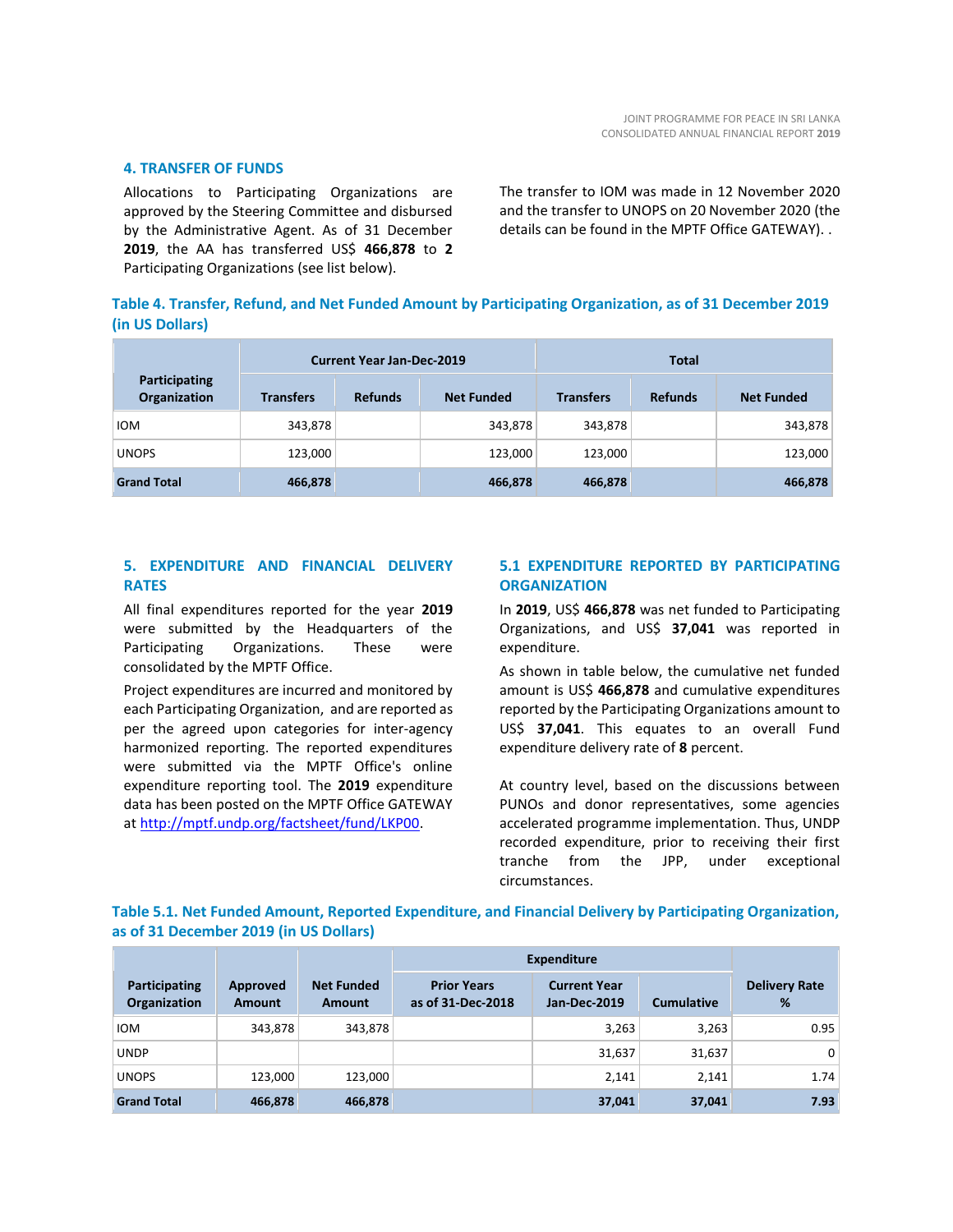#### **5.2 EXPENDITURE REPORTED BY CATEGORY**

Project expenditures are incurred and monitored by each Participating Organization and are reported as per the agreed categories for inter-agency harmonized reporting. See table below.

#### **2012 CEB Expense Categories**

- 1. Staff and personnel costs
- 2. Supplies, commodities and materials
- 3. Equipment, vehicles, furniture and depreciation
- 4. Contractual services
- 5. Travel
- 6. Transfers and grants
- 7. General operating expenses
- 8. Indirect costs

\_\_\_\_\_\_\_\_\_\_\_\_\_\_\_\_\_\_\_\_\_\_

#### **Table 5.2 Expenditure by UNDG Budget Category, as of 31 December 2019 (in US Dollars)**

|                                           | <b>Expenditure</b>                      |                                            |              |                                                     |
|-------------------------------------------|-----------------------------------------|--------------------------------------------|--------------|-----------------------------------------------------|
| Category                                  | <b>Prior Years</b><br>as of 31-Dec-2018 | <b>Current Year</b><br><b>Jan-Dec-2019</b> | <b>Total</b> | <b>Percentage of Total</b><br><b>Programme Cost</b> |
| Staff & Personnel Cost                    |                                         | 98                                         | 98           | 0.28                                                |
| Suppl, Comm, Materials                    | -                                       | 316                                        | 316          | 0.91                                                |
| Equip, Veh, Furn, Depn                    | -                                       | 8,531                                      | 8,531        | 24.64                                               |
| <b>Contractual Services</b>               |                                         | 17,129                                     | 17,129       | 49.48                                               |
| Travel                                    |                                         | 2,735                                      | 2,735        | 7.90                                                |
| <b>Transfers and Grants</b>               | -                                       |                                            |              |                                                     |
| <b>General Operating</b>                  |                                         | 5,810                                      | 5,810        | 16.78                                               |
| <b>Programme Costs Total</b>              |                                         | 34,618                                     | 34,618       | 100.00                                              |
| <sup>1</sup> Indirect Support Costs Total |                                         | 2,423                                      | 2,423        | 7.00                                                |
| <b>Total</b>                              |                                         | 37,041                                     | 37,041       |                                                     |

**1 Indirect Support Costs** charged by Participating Organization, based on their financial regulations, can be deducted upfront or at a later stage during implementation. The percentage may therefore appear to exceed the 7% agreed-upon for on-going projects. Once projects are financially closed, this number is not to exceed 7%.